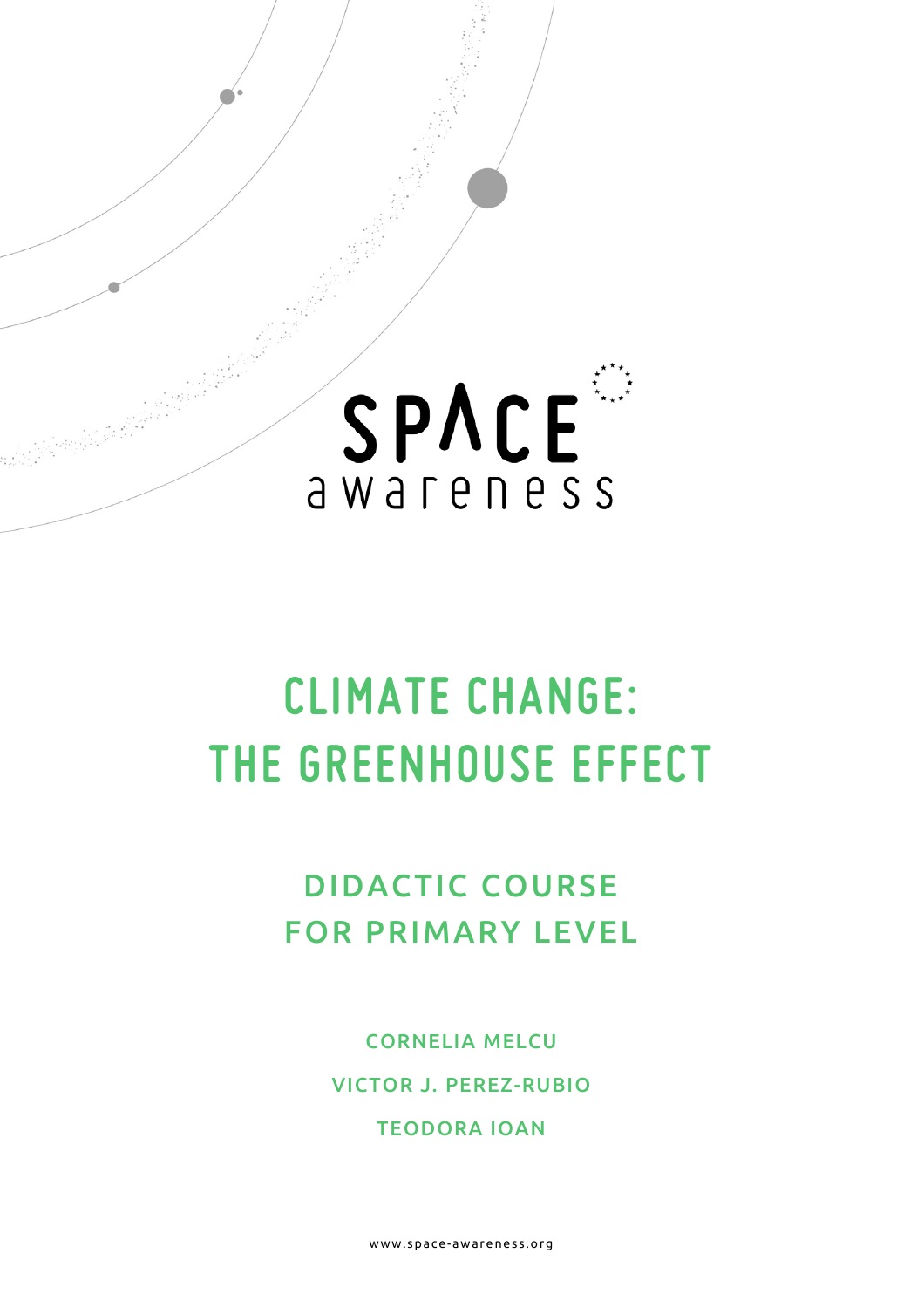

#### Information about the course

**Brief description:** In this activity, students will be able to learn about the main cause of climate change, the Greenhouse effect, and how it impacts our Earth. To do so, they will test a series of hypotheses using an experimental activity.

### **Curriculum topic:**

Climate Change – The Greenhouse Effect

**Category:** Our fragile planet

**Keywords:** greenhouse effect, greenhouse gases; atmosphere

**Age range:** 6-10 (can be used up to age 13

**Education level:** Primary/Lower secondary

**Language:** English

**Students' prior knowledge:** Planet Earth

**Didactical hours:** 2-3

#### **Educational Objectives:**

Know what the greenhouse effect is Know what the atmosphere is Discover that the atmosphere is very thin compared with the Earth's diameter Discover how the greenhouse effect works through an experimental activity Know some positive as well as negative consequences of the greenhouse effect Know that without the greenhouse effect and the atmosphere there would not be any life on Earth

### **STEPS**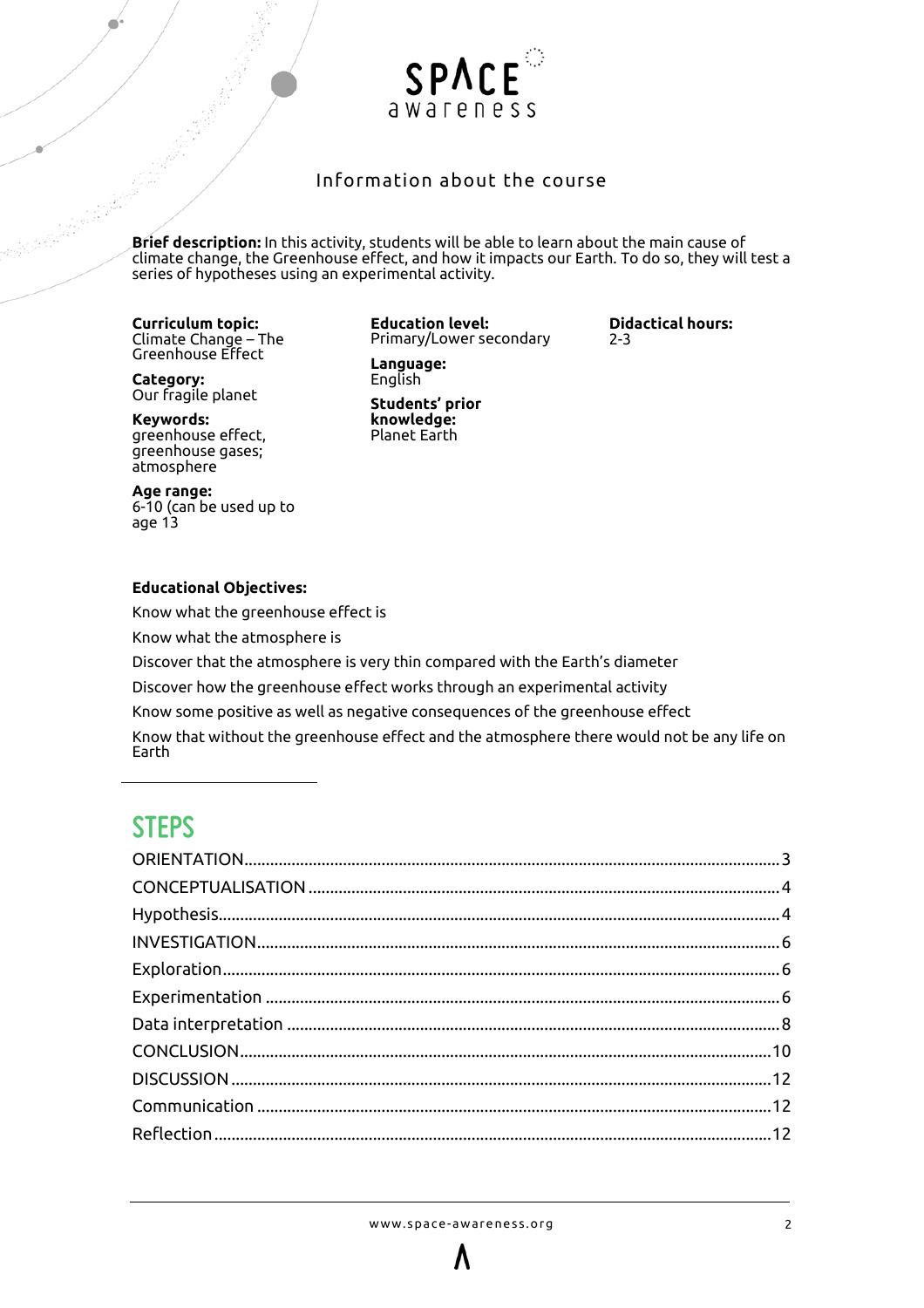

### <span id="page-2-0"></span>**ORIENTATION**

Present the students with what they will study in this lesson. Ask them what they know on the topic.

"Today we will learn about the greenhouse effect."

"We'll look at how it occurs, how it impacts our Earth. We will discover some positive as well as negative consequences of the greenhouse effect."

"Before we start, very quickly, what do you know about the greenhouse effect?"

After a short discussion, put these questions to your students:

- What are the greenhouse gases?
	- o Answer: carbon dioxide, methane, nitrous oxide;
- What is the role of these gases related to Earth?
	- o Answer: Greenhouse gases trap the heat from the Sun.
- Is it good or bad for the Earth?
	- o e.g. Without the greenhouse effect people would not be able to live on Earth;

Open the lesson with a video about climate change.

"That's great, so we already have some idea about what the greenhouse effect is. Let's see exactly how it works."

"Please pay attention to the video as you'll have this set of questions to answer at the end. Remember to write down your answers."

Video: https://www.youtube.com/watch?v=x\_sJzVe9P\_8 (Length 7.14)

Students can write down their answers in an Evernote note and at the end of the videos, be asked them to share them and have a brief class discussion to summarise what they've learned from the videos.

After the video, they should open a Padlet wall and write down their answers so that they can have the overview of the discussion somewhere they can see it.

"In conclusion, the Earth has an atmosphere and the greenhouse gases hang like a blanket in the atmosphere, which is why the Earth is getting steadily warmer.

The greenhouse effect has positive as well as negative consequences.

Without the greenhouse effect people would not be able to live on Earth!

The average temperature would be -15˚ Celsius."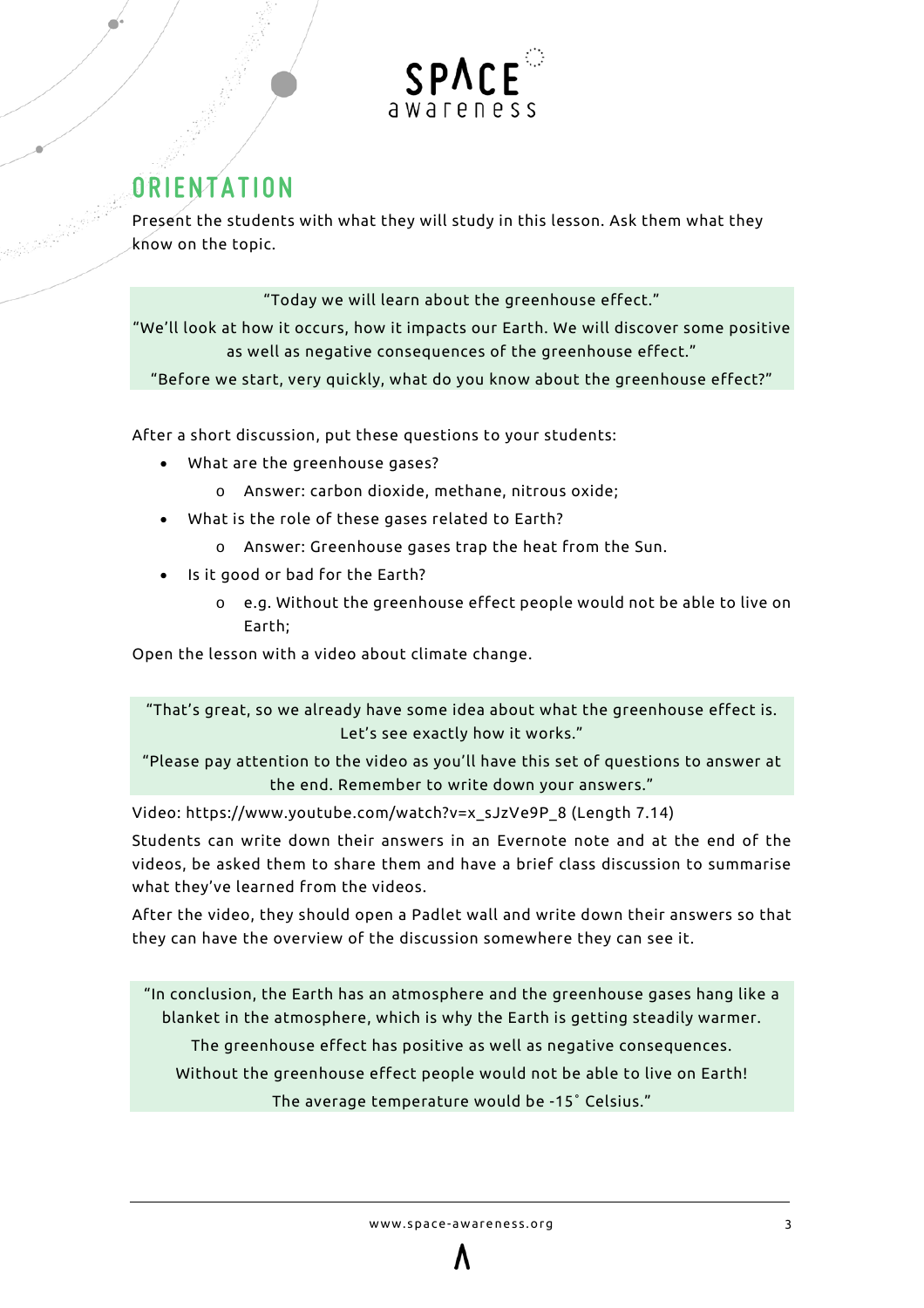## SPACE awareness

#### **EXTRA GUIDELINES**

#### **Use of ICT tools and other resources**

Before starting the lesson, make sure all students know how to use Padlet and Evernote.

You will use:

- YouTube

Students will use:

- Evernote (optional), to take notes
- Padlet, to share answers with the rest of the class.

Try searching online for videos and images. You may also wish to create your own images in order to make a more personalised presentation.

#### **Tips for a diverse classroom**

Invite all students to contribute to class discussion even if some student answered incorrectly. Ask them what it was that got them confused.

Create an invitation to speak. The sense that there is an invitation to speak without being put on the spot can be a strong inducement to participate.

Give students time to answer and be sure to indicate that you are paying as much attention to the hesitant ones as to others.

#### **Main Skills involved**

Active Listening - Giving full attention to the teacher while presenting the riddle and the aphorism and other students' ideas about how to solve the tasks.

- Speaking – Speaking their minds on each riddle/aphorism pointing out key points of the riddle that may lead to the solution.

### <span id="page-3-0"></span>**CONCEPTUALISATION**

#### <span id="page-3-1"></span>**Hypothesis**

Now that they have a general overview of the topic they will study today, explain to your students that in this second phase of the lesson, they will have to refine the concepts associated with the greenhouse effect and also identify relationships between them, based on which they will formulate hypotheses to test later on in the lesson.

Before starting this, split them into groups of five.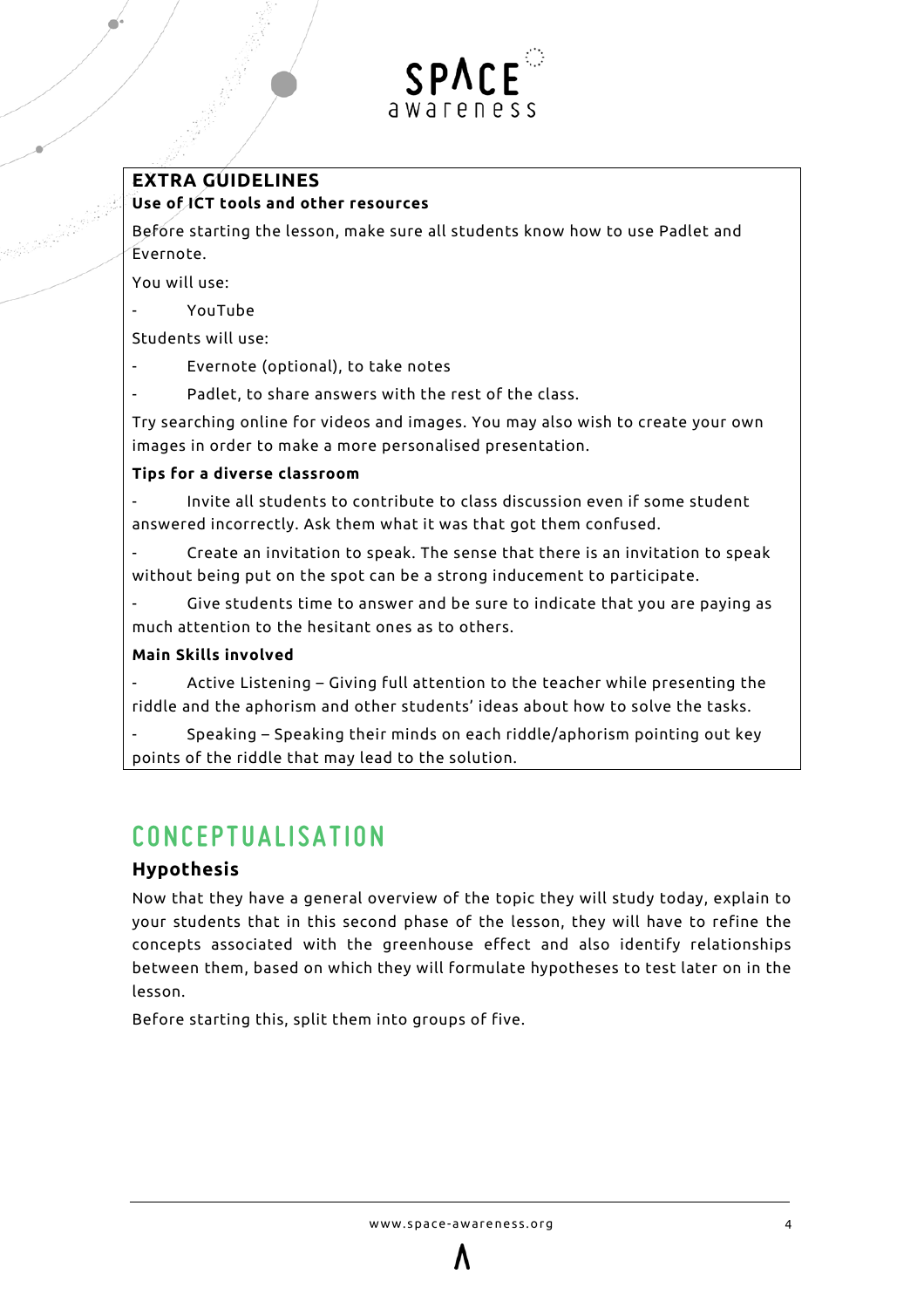

Each group will receive a sheet of paper including the text below:



"If it were not for greenhouse gases trapping heat in the atmosphere, the Earth would be a very cold place. Greenhouse gases keep the Earth warm through a process called the greenhouse effect."

"But what will happen if the quantity of trapped gases increases?"

Ask them to make hypothesis (ideally, it will take no more than 5 minutes) related to their real life.

Each group will add the hypothesis made on Padlet.

#### **EXTRA GUIDELINES**

#### **Suggested ICT tools and other resources**

In this part of the activity students use Padlet [\(http://padlet.com/\)](http://padlet.com/) as an online blackboard to write down their hypothesis.

#### **Tips for a diverse classroom**

Make sure the groups are random, with as little gender or social grouping as possible.

As they work in groups, make sure you visit everyone and encourage all students to speak so there are no gender monopolies or more confident students taking over the activity.

#### **Main Skills involved**

- Critical Thinking - Using logic and reasoning to identify the concepts involved, preliminary explanations and hypothesis, map approaches to problems.

Use of Science – Refer to previous knowledge and scientific rules related to the subject.

- Systems Evaluation - Identifying variables of the problem and the relations between them so as to make an effective hypothesis.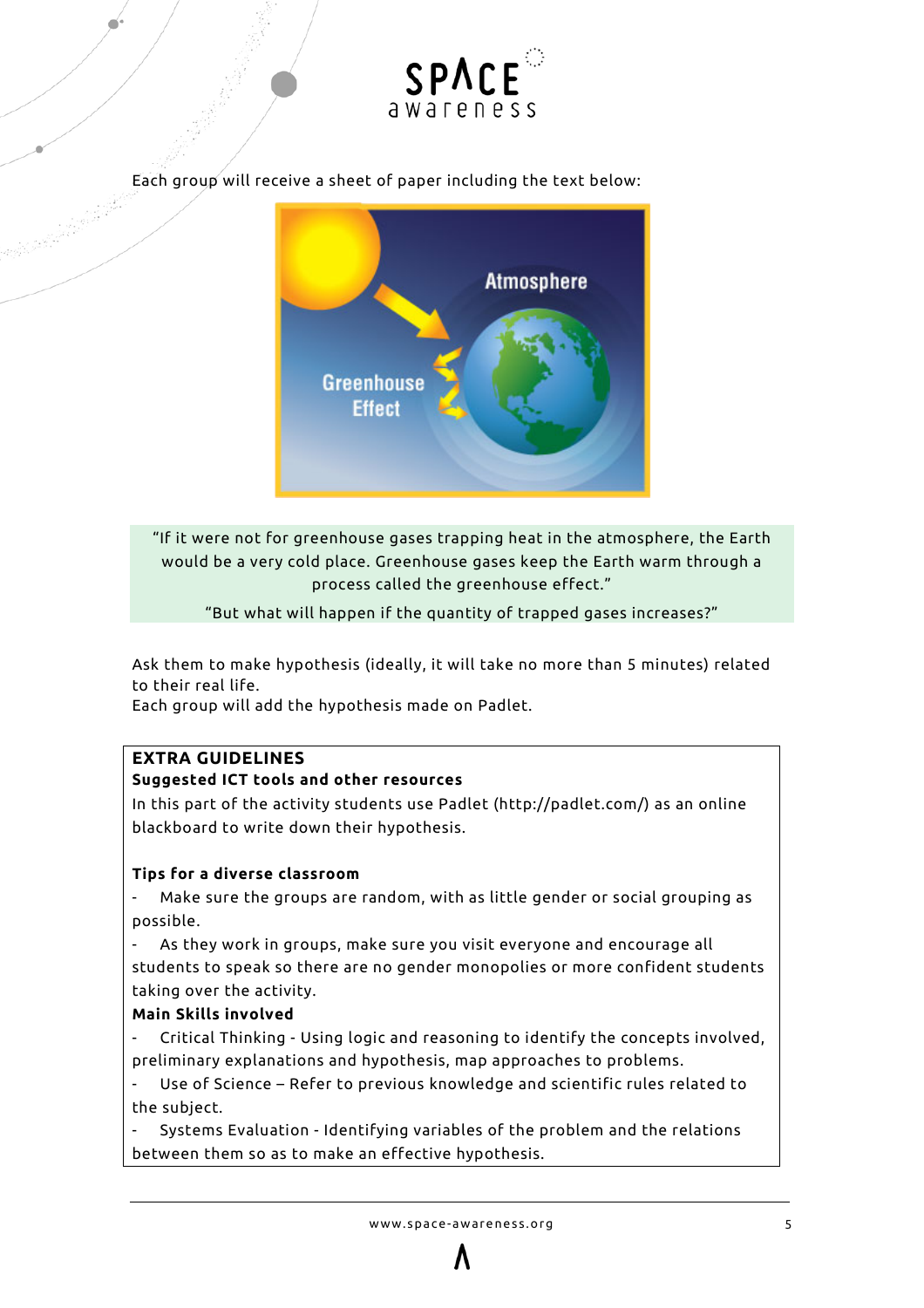

### <span id="page-5-0"></span>**INVESTIGATION**

#### <span id="page-5-1"></span>**Exploration**

In this stage, your students will test the hypothesis they came up with and investigate the consequences of the greenhouse effect on the temperature on Earth.

"Now that we've decided what to test, let's investigate the consequences of the greenhouse effect on the temperature on Earth."

Give each child a sheet of A4 paper and a colouring pencil.

"You are going to draw the Earth and its atmosphere. The atmosphere is a layer of air surrounding the Earth"

Hand out the compasses and rulers. The children use the ruler to adjust the compass so that they can draw a circle with a diameter of 13 centimetres. This circle represents the Earth. They draw a very thin line around this circle using a colouring pencil. This line represents the atmosphere. To be in scale, it must not be more than 1 millimetre thick. Ask the children what they especially notice about the size of the line.

"What do you especially notice about the size of the line?"

The children discover that this layer is very thin.

"In conclusion, compared with the Earth, the atmosphere is very thin"

"The atmosphere keeps the greenhouse gases from escaping into space. Not all planets have an atmosphere; Saturn for example consists of gas and does not have a separate atmosphere. You are going to carry out an experiment to see what effect an atmosphere has on a planet."

#### <span id="page-5-2"></span>**Experimentation**

Give each group a number. Divide each group into pairs.

"With your partner, make one planet Earth with an atmosphere and one planet without an atmosphere. Make the two planets identical."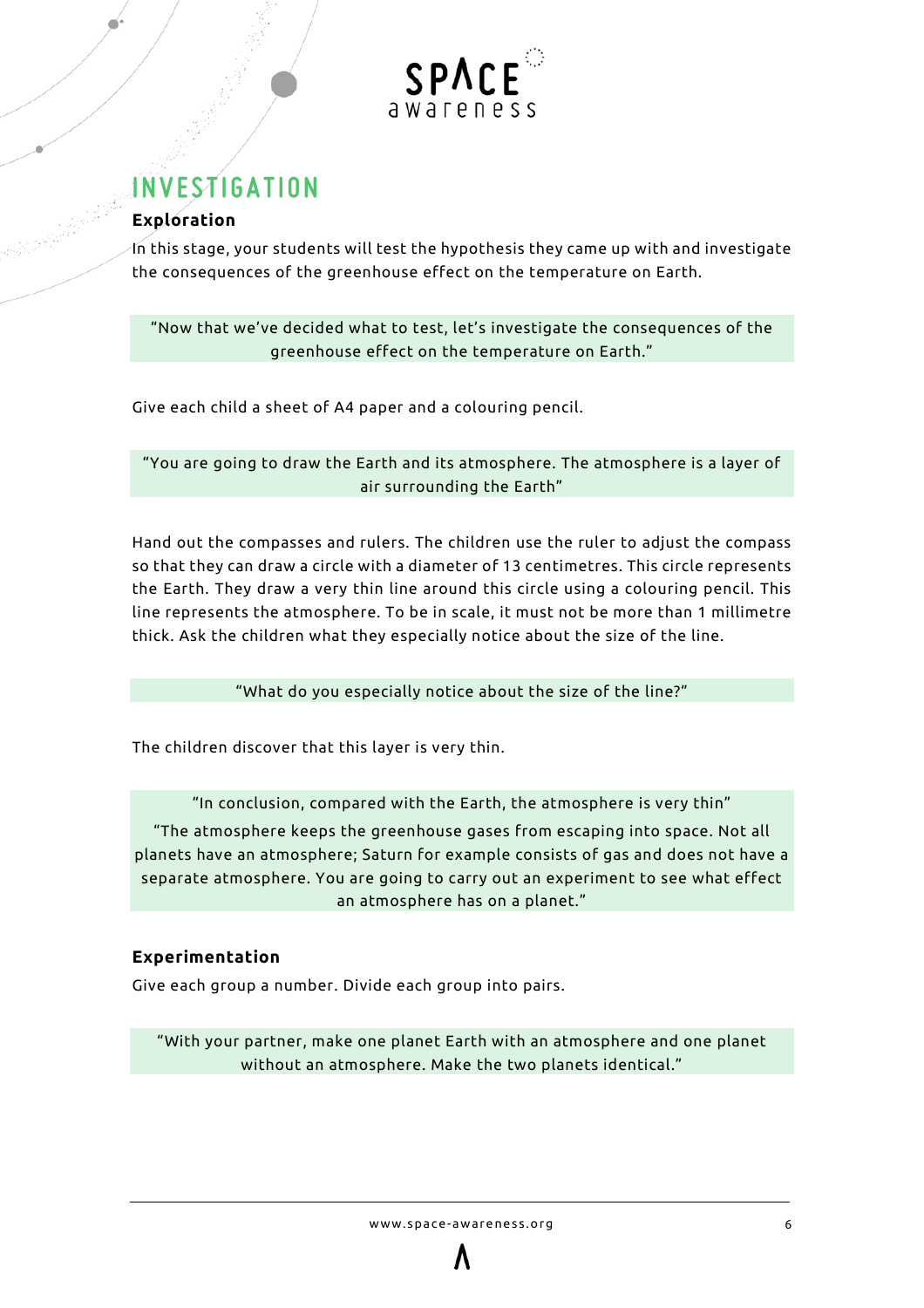

Each pair will make a planet. Give the children the materials they need and a marker pen to write their group number on the bottles and what each bottle represents. Print and provide each group with the worksheet:<http://bit.ly/2f1R8Jf>

Explain to your students how to follow these instructions for each planet, and provide help if they don't understand the process:

1. Put the funnel in the mouth of the bottle.

2. Pour soil through the funnel until you have a layer a few centimetres thick in the base of the bottle.

3. Make the soil wet by adding 2 or 3 spoonfuls of water.

4. Now attach the string to the thermometer using sticky tape. Hang the thermometer in the bottle as shown in the drawing.

5. Tape the other end of the thread to the outside of the bottle, ensuring that the thermometer is hanging just above the soil.

6. Screw the lid only onto the bottle that represents the planet with an atmosphere and do not cover the other planet. Write on each bottle which planet it represents and the number of your group.

7. After 15 minutes, read the temperatures shown on the thermometers.

Show the temperatures on the thermometers on the worksheet.

Ask them to complete steps 1 to 6 of Task 3 of the worksheet. They place their bottles on a sunny windowsill. After 15 minutes they complete Task 3 on the worksheet.

"In conclusion, the thermometer in the bottle 'Earth' shows a higher temperature. This is because the air in this bottle cannot escape, so it keeps getting warmer. The warm air in the bottle without an 'atmosphere' keeps coming into contact with cooler air, so it cools down again. This is why there is such a big difference between the minimum and maximum temperatures on a planet without an atmosphere. The heat is retained for longer on a planet with an atmosphere."

#### **EXTRA GUIDELINES**

#### **Suggested ICT tools and other resources**

Instead of the teacher providing sheets, students can use programs like MS Paint for PCs or SketchBook for tablets and mobile devices to draw the planets and the atmosphere.

The worksheet used in this course [\(http://bit.ly/2f1R8Jf\)](http://bit.ly/2f1R8Jf) is titled "The greenhouse effect". It is a classroom resource for primary level developed by ESERO NL. **Materials for the experiment**

- 2 empty 1.5 litre bottles
- 2 thermometers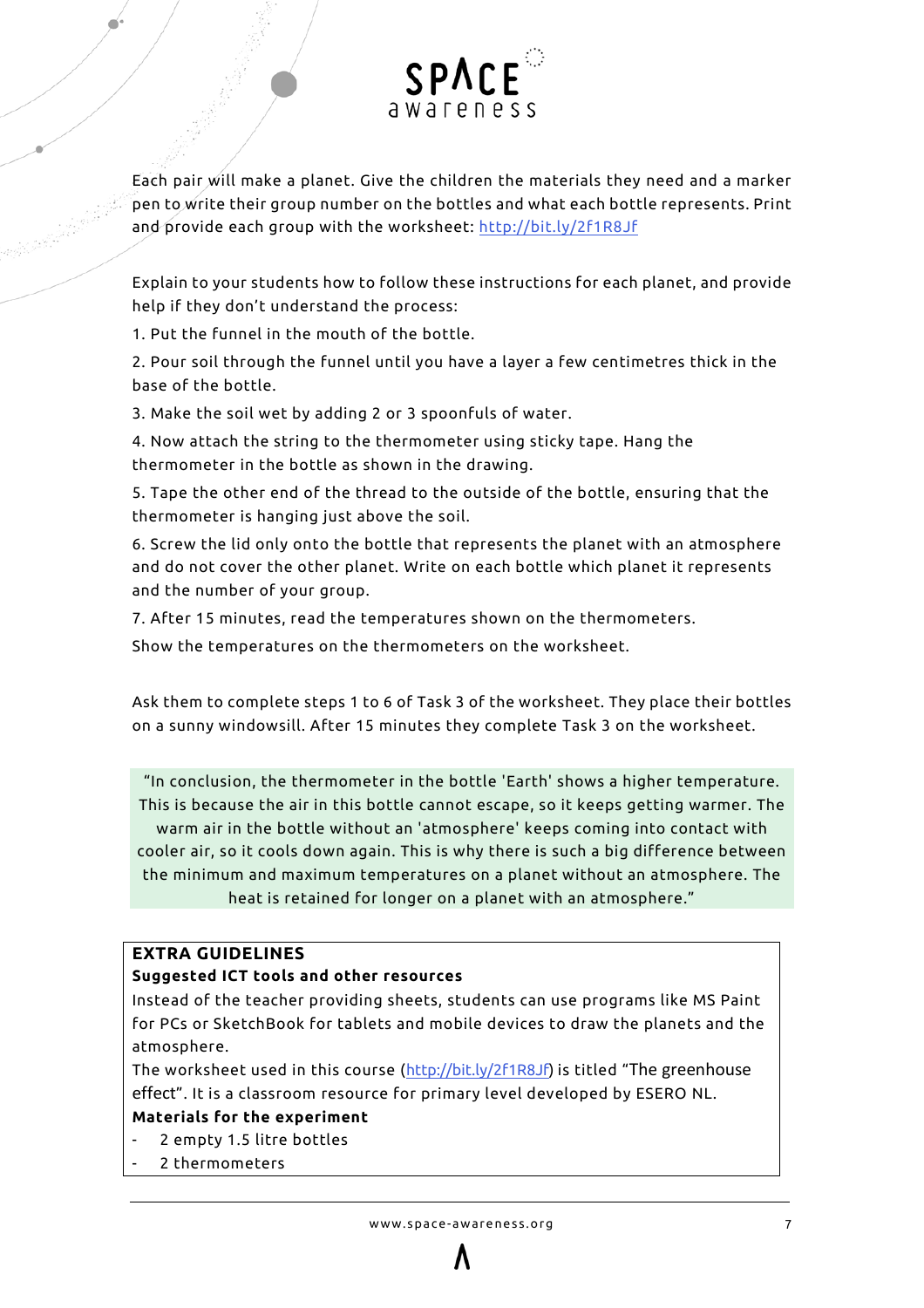

- Thread
- Soil
- Water
- Spoon
- Funnel
- Sticky tape
- Marker pen
- Printed worksheet (optional)

#### <span id="page-7-0"></span>**Data interpretation**

After the students have executed their experiment plan, they will have to interpret all of their findings.

"Now that we've completed our research, we have a lot of raw data on our hands: data that needs to be processed just a bit more for us to be able to draw conclusions from it."

Children answer the research question on the worksheet:

- What are the consequences of the greenhouse effect on the temperature on Earth?
	- o Answer: The greenhouse effect keeps the Earth steadily warmer.
- Complete the following sentence: If the Earth did not have an atmosphere, then...
	- o Answer: the temperature differences on Earth would be too great.
- What is the negative consequence of the greenhouse effect?
	- o Answer: It could make the Earth warmer than usual.

#### **EXTRA GUIDELINES**

#### **Suggested ICT tools and other resources**

- Printed worksheet
- Padlet

#### **Tips for a diverse classroom**

- Develop a positive climate in the class that promotes excellence. Encourage your students (as a group or individually) to consult with you if they have problems during their inquiry. This is also an indirect way to get to know your students and thus be able to tackle assumptions you might have about their learning behaviour and capacities based on their gender or cultural background.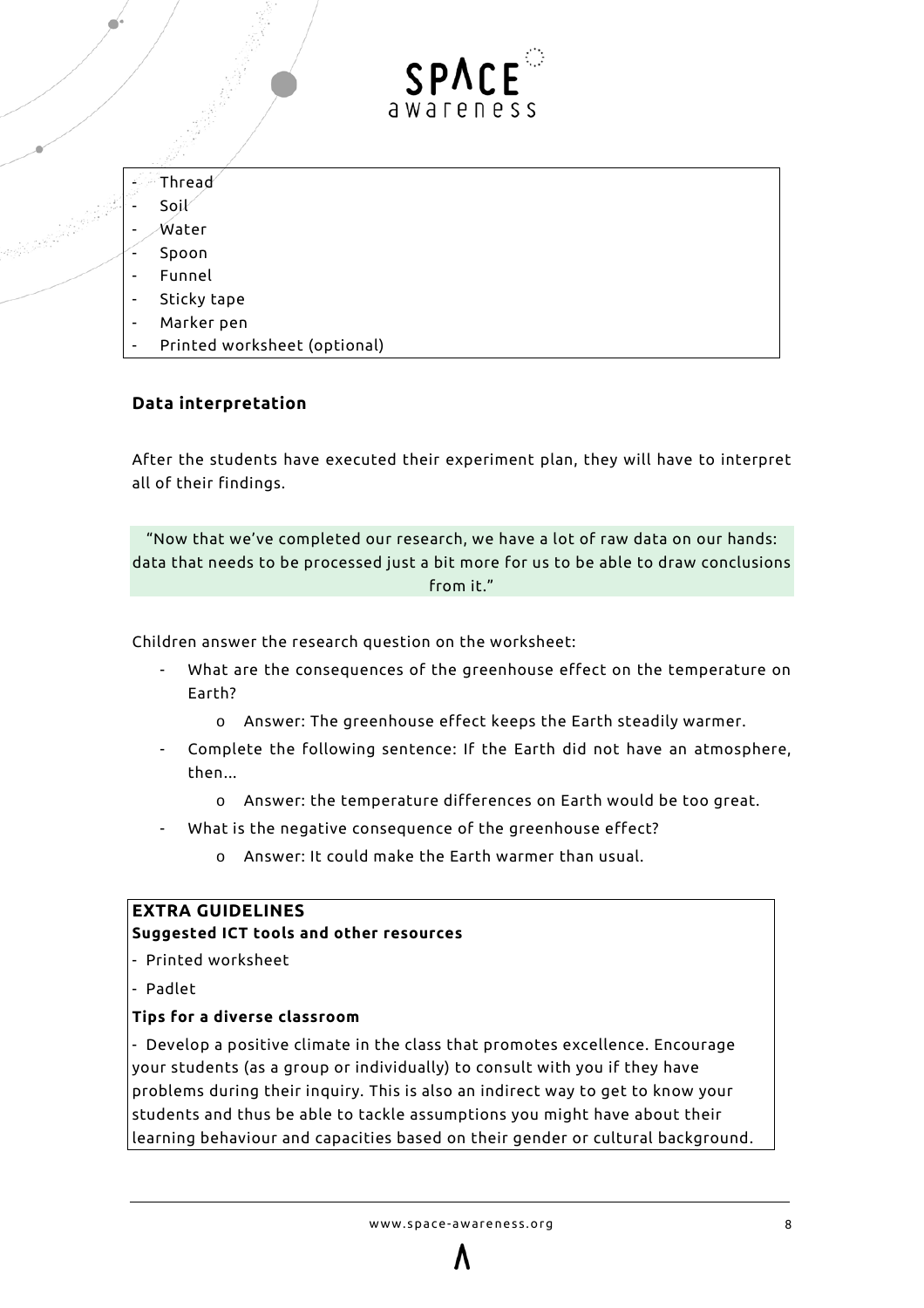

 $\epsilon$  Have high expectations for all your students. Keep an eye on teams and make sure you spot cases where a student underperforms.

- Make sure the same students do not always put themselves in the position of leadership. Assigning roles (deliberately or randomly) may assist here in ensuring that all students get a chance to take on different responsibilities (manipulating equipment, recording results, reporting back etc.).

- Create a cooperative instead of a competitive environment within each group and among groups.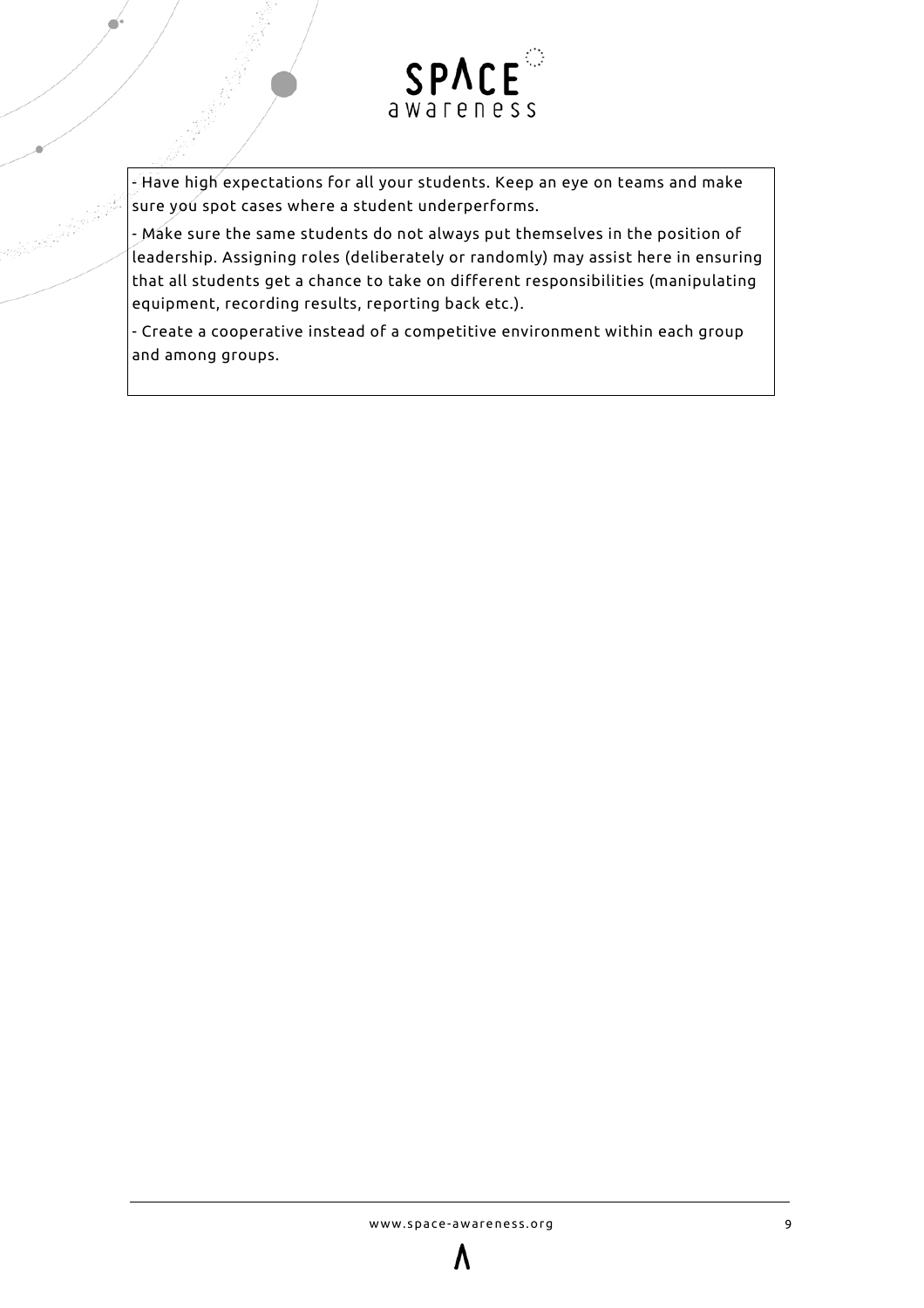

### <span id="page-9-0"></span>**CONCLUSION**

Discuss the tasks and come to a conclusion. The conclusion will be added on the Padlet.

Based on the data interpretation students made in the previous phases, ask your students to compare the data obtained with their initial hypotheses.

"Let's go back to our initial hypotheses now and see what changed. Did we make a good assumption? What new insights have we gained?"

Bring to the students' attention any mistakes they made in the previous phase, and which they failed to figure out, so as to correct them.

"In conclusion, we would not be able to live on Earth if there was no atmosphere and no greenhouse effect. Without an atmosphere the temperature differences on Earth would be too great. With an atmosphere but no greenhouse effect it would be too cold to live on Earth"

#### **EXTRA GUIDELINES**

#### **Suggested ICT tools and other resources**

Tools that could be useful in the conclusion phase are:

- Printed worksheet
- Padlet
- Notebooks

#### **Tips for a diverse classroom and ensuring gender balance**

- Encourage students to include multiple perspectives and consider alternative explanations.

- Don't allow students to be interrupted or intimidated.

- Give students time to draw their conclusions and be sure that you are paying attention to all of them equally.

- Refer to a silent student's work in a positive way.

- Give credit and attention to hesitant, shy or quiet students.

- Ask all students to take turns in making conclusions.

#### **Main Skills involved**

- Critical Thinking – Assess the result derived in order to draw the correct conclusion. Consider alternative explanations.

- Active Listening – Pay attention to the opinion of classmates and take into account the proposals they provide.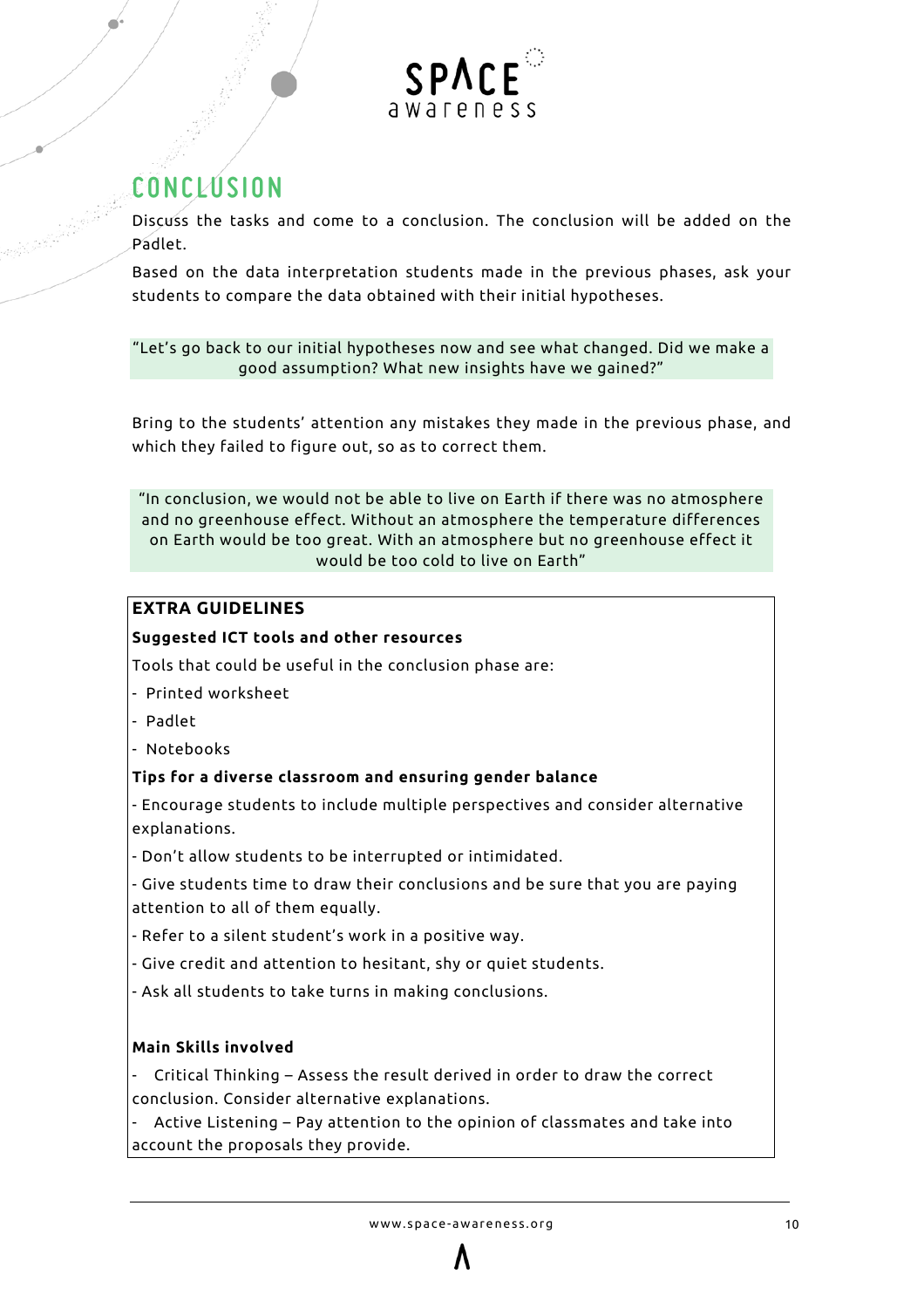

- Reading and Comprehension – Refer to literature and relevant theory in order to draw conclusions.

- Speaking – Communicate conclusions to teammates based on thoughts and solid arguments.

- Monitoring – Assess teammates' arguments and their degree of contribution to the team. Encourage quiet teammates to participate more.

- Active Learning – Pay attention to classmates and combine opinions to draw correct conclusions.

- Writing – Be able to produce a written report of the experimentation process and how the team came to its conclusions based on scientific knowledge and rational arguments.

- Systems Analysis – Be able to comment on the overall quality of the experimentation and decide whether it was successful or not based on the conclusions drawn.

- Social Perceptiveness – Be aware of teammates' reactions and understand why they react as they do. Understand if all teammates agree to the team's conclusions and if not why.

- Use of Science – Use scientific rules, prior and new knowledge in order to draw conclusions based on the data gathered and on rational arguments.

- Systems Evaluation – Be able to draw conclusions on the overall experimental process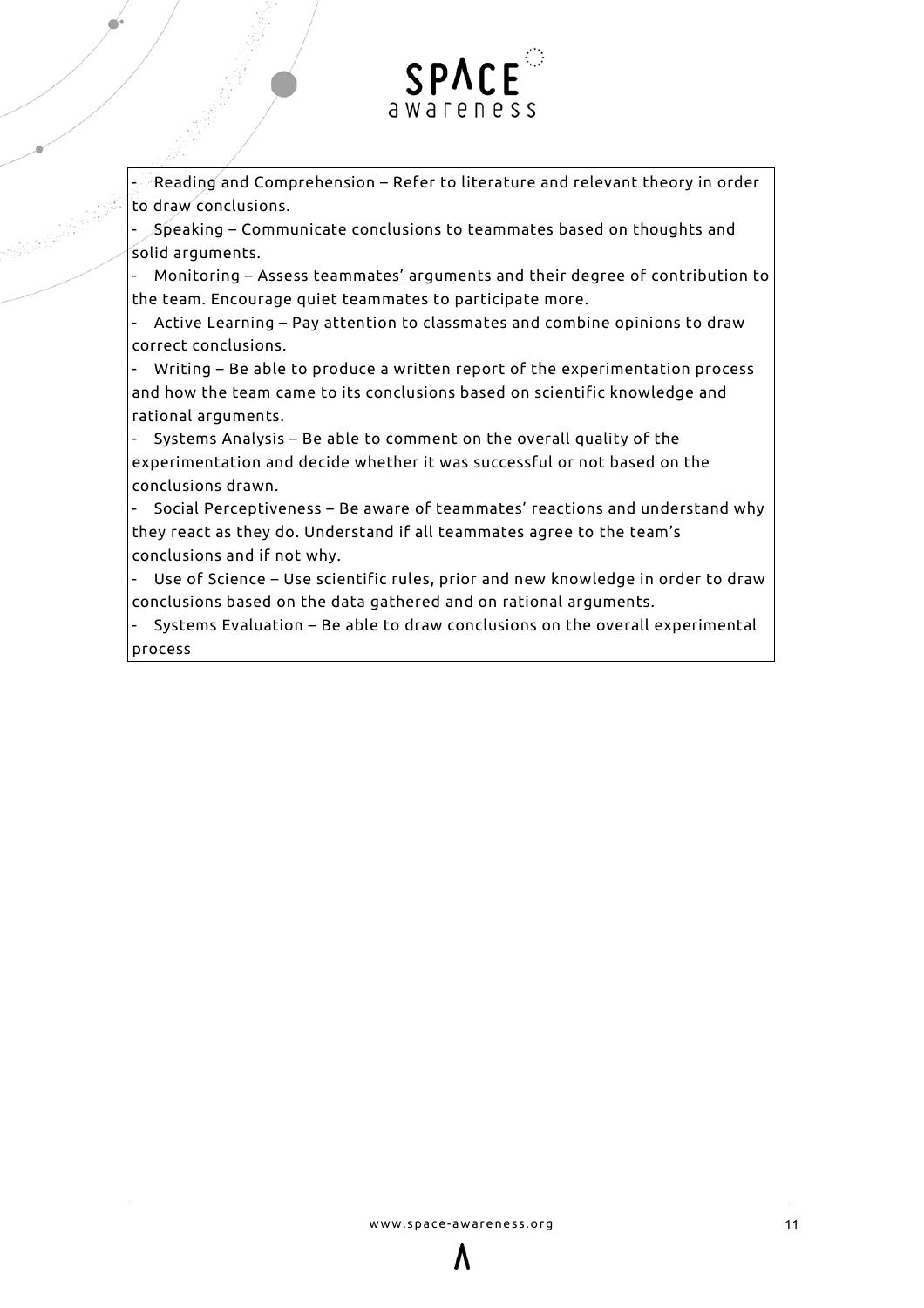

### <span id="page-11-0"></span>**DISCUSSION**

#### <span id="page-11-1"></span>**Communication**

Now that students have a clear view of their conclusions and have corrected their initial assumptions, they can present their findings to the rest of the class.

Ask your students to incorporate their inquiry process into a group poster and ask them to be as creative as possible.

"Our research is now complete and at the end of the lesson it's important that we share our work with the rest of class and reflect on what went well and what can be improved.

"When scientists and researchers do their work, they don't keep it to themselves they think: 'Woah, the world needs to know about this! This could help a lot of people, even revolutionise the way we think about this!'"

"They also know that research isn't always perfect and that you always need to improve and tinker with the way you research to be able to do it better next time."

After each group picks their way of working, write down on the board the steps through which they have to go in their discussion and reflection.

"Please make sure you incorporate these steps into your presentation. In this way we can maximise all that we've learned and also help our colleagues to better understand what each group did."

Make sure to offer them guidance in presenting their findings and using a scientific approach as much as possible by addressing all of the steps of their inquiry process, regardless of their chosen way of presenting.

#### <span id="page-11-2"></span>**Reflection**

In their presentation, make sure that they include a reflection section. You can give them the following questions to answer for this sub-phase:

- Did you complete all activities correctly? Be honest about your work.
- What went well and what went wrong through all of the phases that you went through in this lesson? Reflect on your actions and approach to the scientific process (avoid placing the blame on something or someone else).
- List a series of things that you will do differently next time to have an even more successful inquiry process;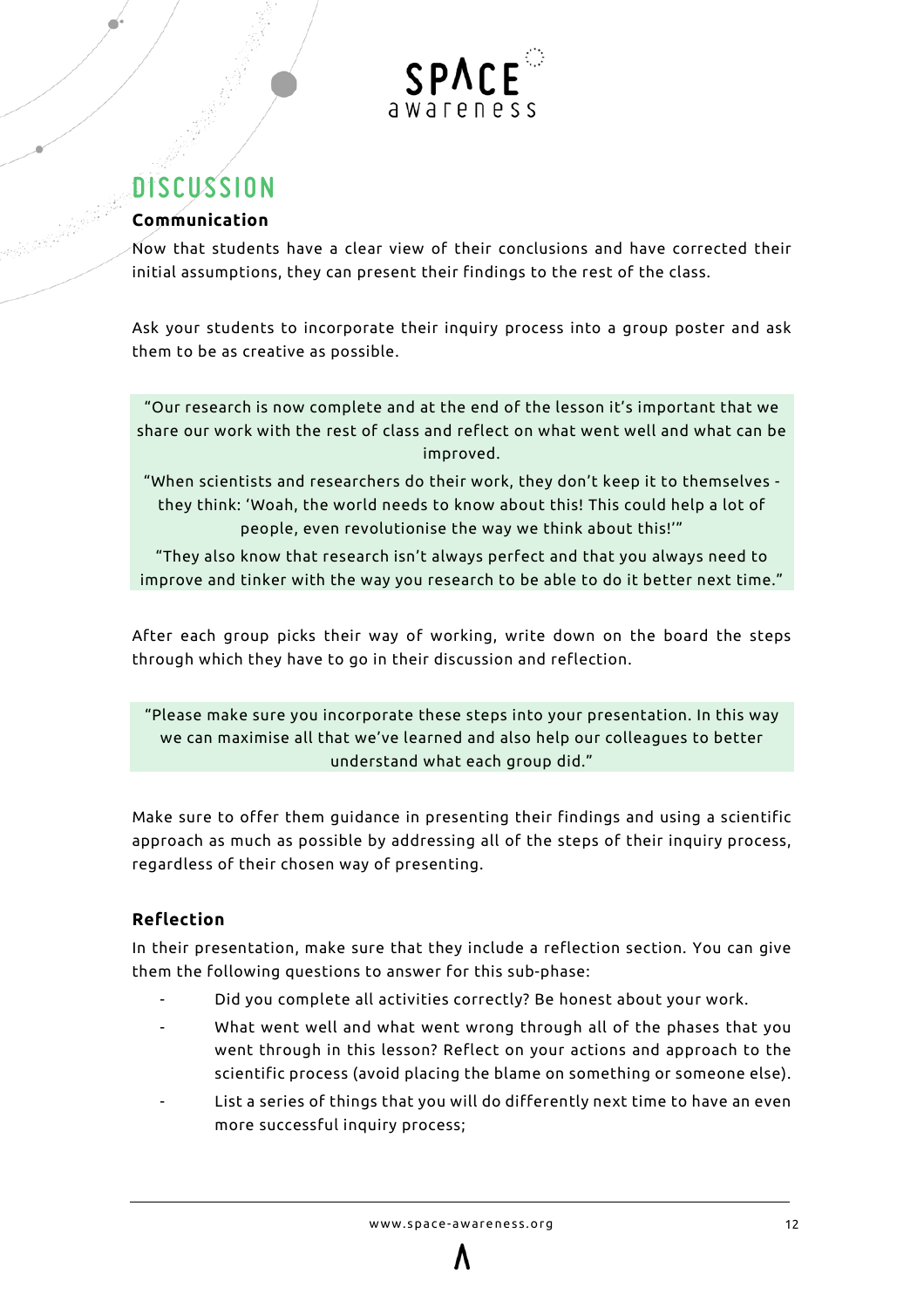

At the end, have each group present their poster.

"Taking turns, each group will come up and present their work today."

They photograph it and add the photo on the Padlet.

#### **EXTRA GUIDELINES**

#### **Suggested ICT tools and other resources**

PowerPoint or Prezi can also be used instead of posters.

- − Materials for posters
- − Padlet Presentation tools (MS PowerPoint, Open Office Impress, Prezi)

#### **Tips for a diverse classroom and ensuring gender balance**

- − Be encouraging with students to use their creativity.
- Support students in being honest with themselves and correct in the reflection process; don't allow bullying, teasing or blaming.
- − Allow the presentation of multiple opinions and perspectives.
- Use examples from multiple backgrounds and perspectives. The same groups should not be always used for demonstrating positive or negative examples.
- Be sensitive to cultural differences in writing styles, recognising that many standards apply to the evaluation of good writing and presenting.
- − Be explicit about what is expected and show examples of good writing done by other students.
- Be sensitive to the experiences of visibly underrepresented students in your class.

#### **Main skills involved**

- − Active Listening Give full attention to classmates and to what other teams are presenting. Take time to understand what other teams did. Asking questions on their work and results.
- Reading and Comprehension Be able to understand the written reports of other teams and assess them. Be able to read relevant theory and reflect on new knowledge.